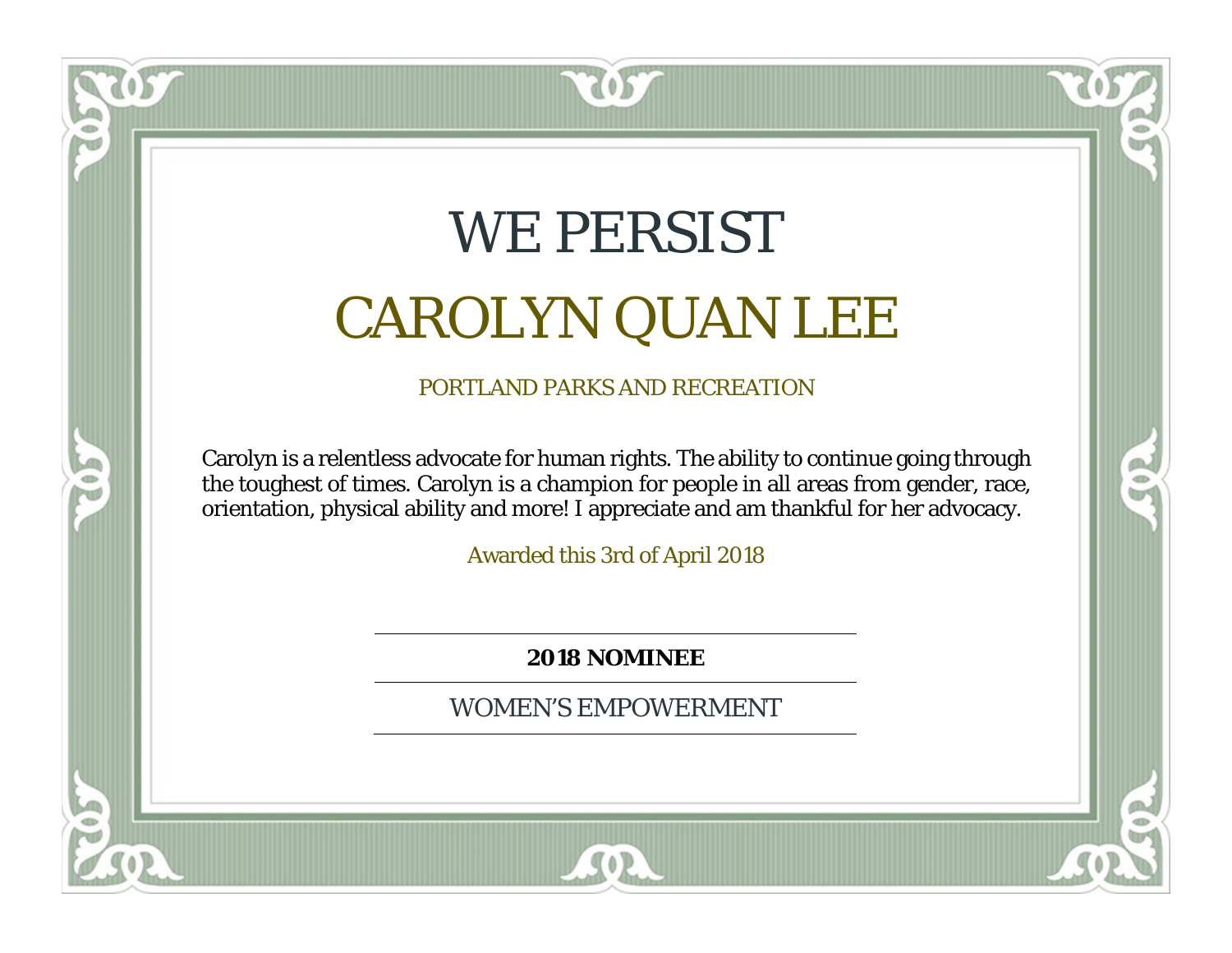## WE PERSIST DIANE PARKE

 $\left( \mathbf{0}\right)$ 

#### BUREAU OF DEVELOPMENT SERVICES

I have had the pleasure of getting to know Diane Parke through my work with her at BDS. My discussions with Diane about her involvement in BDS's Equity Committee shows her dedication to making BDS an equitable place to work. She has been involved in creating an equity lens for all points of entry into the bureau namely hiring practices. Diane is a leader and the way she conducts herself at work is inspiring to watch. In Diane's persistence to opening doors for herself she is also incredibly encouraging of those around her and advocates for her co-workers to grow in their careers. Diane has had a huge impact on my commitment to my own goals. She has a huge capacity to nurture and bring out the best in everyone around her. I think Diane deserves recognition for her persistence to see herself as an example of success and to lift others up.

Awarded this 3rd of April 2018

**2018 NOMINEE**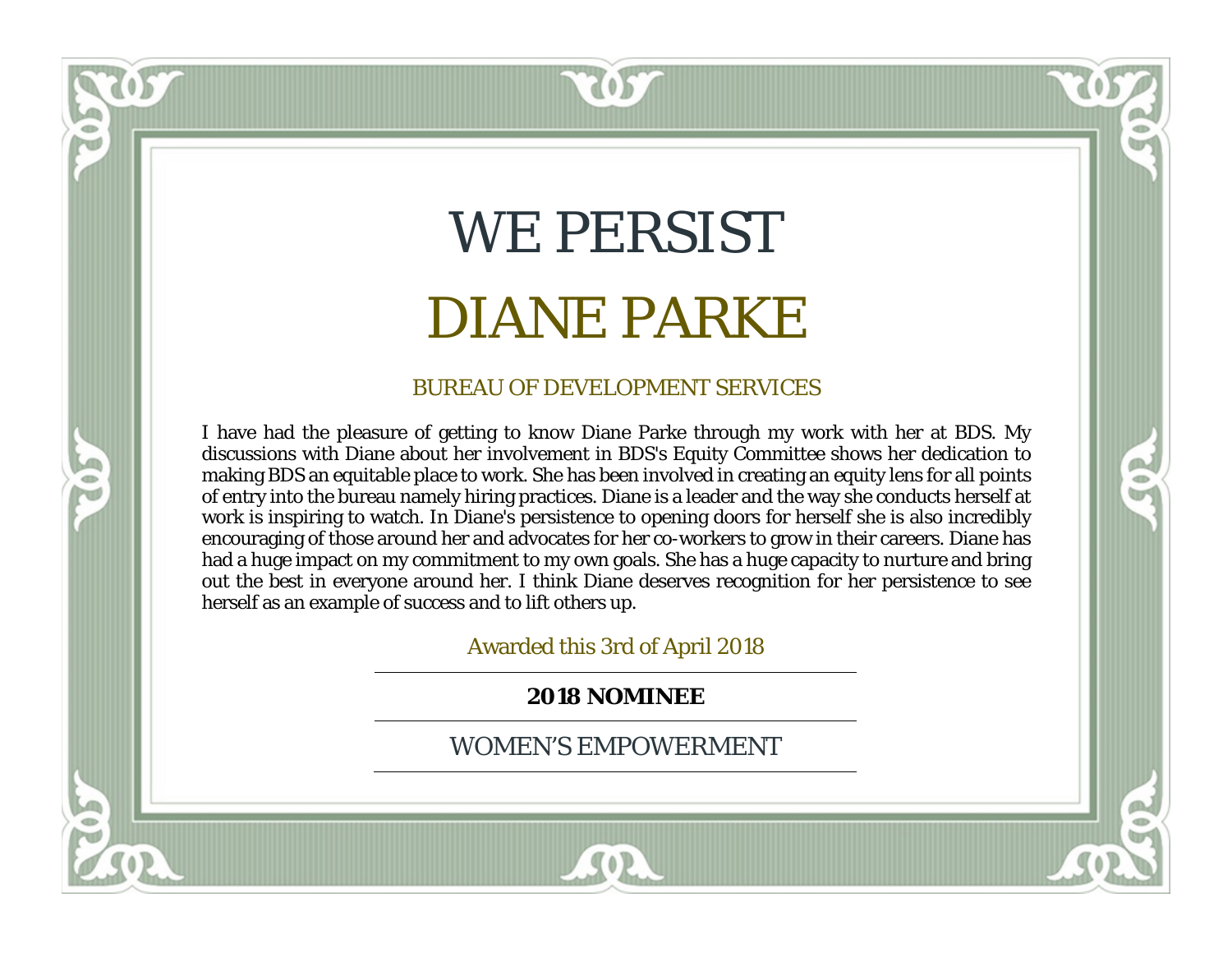## WE PERSIST DORA PERRY

 $\left( 0.5\right)$ 

#### BUREAU OF DEVELOPMENT SERVICES

She unfailingly inspires me with her courage, determination and persistence to fight all forms of discrimination faced by woman, and especially those based on race and ethnicity. Dora and her team have worked the past 3 years to roll out the Racial Equity Plan for BDS. Dora has strategically and through thoughtful trainings and learning circles helped raise people's awareness about equity, diversity and inclusion. She has gone over and beyond the call of duty to get to know the people in the Bureau and their struggles and champion for creating inclusive workplaces through planning and implementation. Her efforts have resulted in a definite shift in the BDS employee's level of understanding and willingness to engage in equity and inclusion issues in the last 3 years. She has strategically worked to create a support system of allies to help champion the cause of equity within BDS. The work she does every day is emotionally draining, raw and painful and I am amazed at her tireless persistence and an always smiling countenance. She is an empathetic, insightful and strategic leader who fights for racial equity with passion and fearless determination. (*continued on back*)

្ត

Awarded this 3rd of April 2018

**2018 NOMINEE**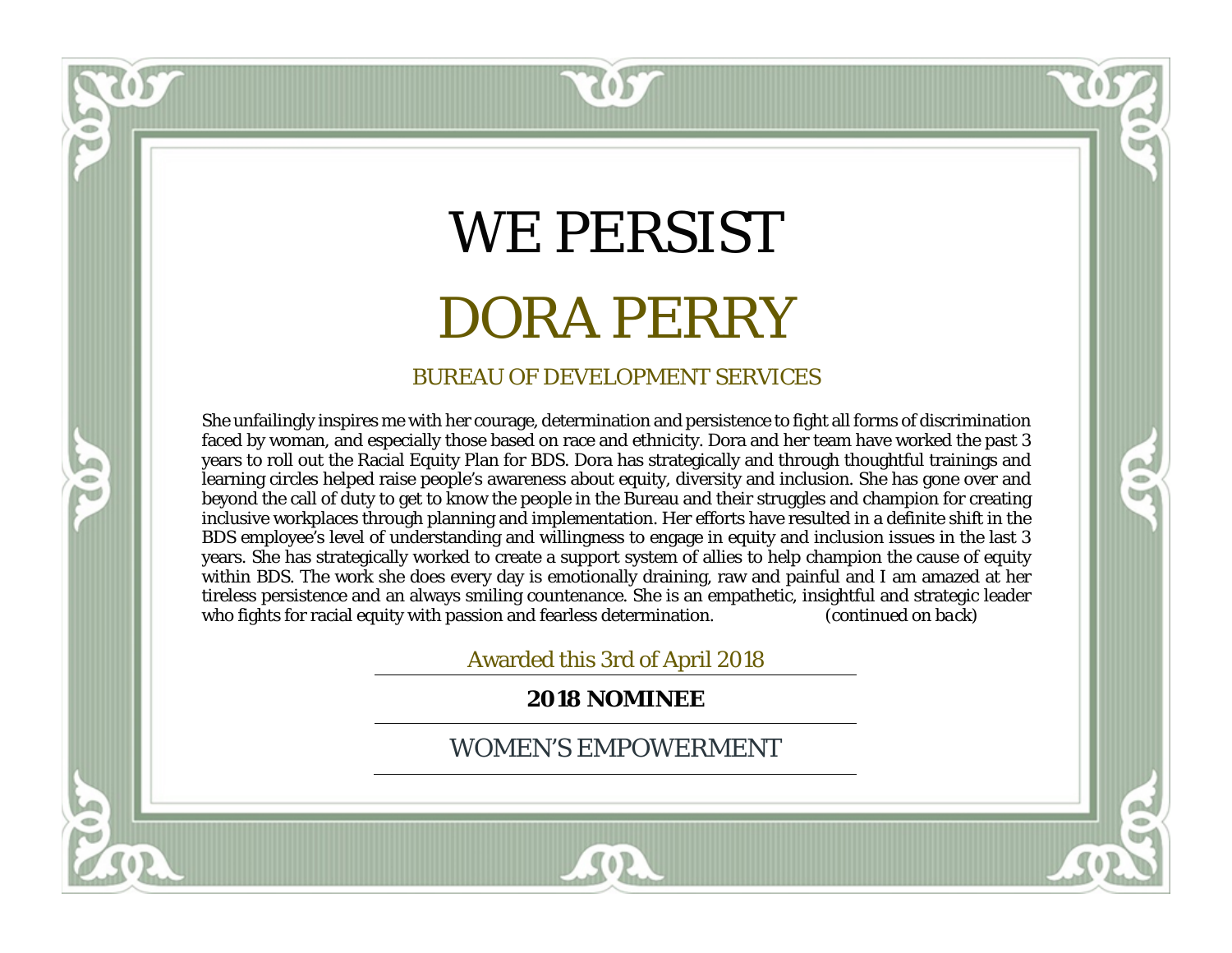

Dora is the manager of the Equity and Policy team for the Bureau of Development Services. She is my role model and mentor and unfailingly inspires me with her courage, determination and persistence to fight all forms of discrimination faced by woman, and especially those based on race and ethnicity. Dora and her team have worked the past 3 years to roll out the Racial Equity Plan for BDS. Dora has strategically and through thoughtful trainings and learning circles helped raise people's awareness about equity, diversity and inclusion. She has gone over and beyond the call of duty to get to know the people in the Bureau and their struggles and champion for creating inclusive workplaces through planning and implementation. Her efforts have resulted in a definite shift in the BDS employee's level of understanding and willingness to engage in equity and inclusion issues in the last 3 years. There is a recognition that management must take the lead and there needs to be measures that hold them accountable and Dora and her team are working on an action plan to institute this. In addition, she has worked with the management to help raise the recognition of "equity" as a desired Bureau goal and BDS for the first time bestowed three "Equity Champion" awards at in November 2017. Dora as one of the very few woman of color and an immigrant in a management position has been my role model. I am from South India, and she has been instrumental in helping me understand and recognize the institutional and systemic systems of bias that I continuously struggle with. She always has an open door, and makes sure to check in on me no matter how busy and has provided me and other people of color at BDS, a safe space where we can share our pain. She is one person I can count on to believe my truth and with whom I can have an authentic conversation. She has gently coached me, encouraged and supported me and helped build up my courage to speak up and push back against the everyday micro-aggressions and discrimination. She has strategically worked to create a support system of allies to help champion the cause of equity within BDS. The work she does every day is emotionally draining, raw and painful and I am amazed at her tireless persistence and an always smiling countenance. She is an empathetic, insightful and strategic leader who fights for racial equity with passion and fearless determination. Dora deserves to be honored with the We Persist award and I hope with all my heart that it is awarded to her.

52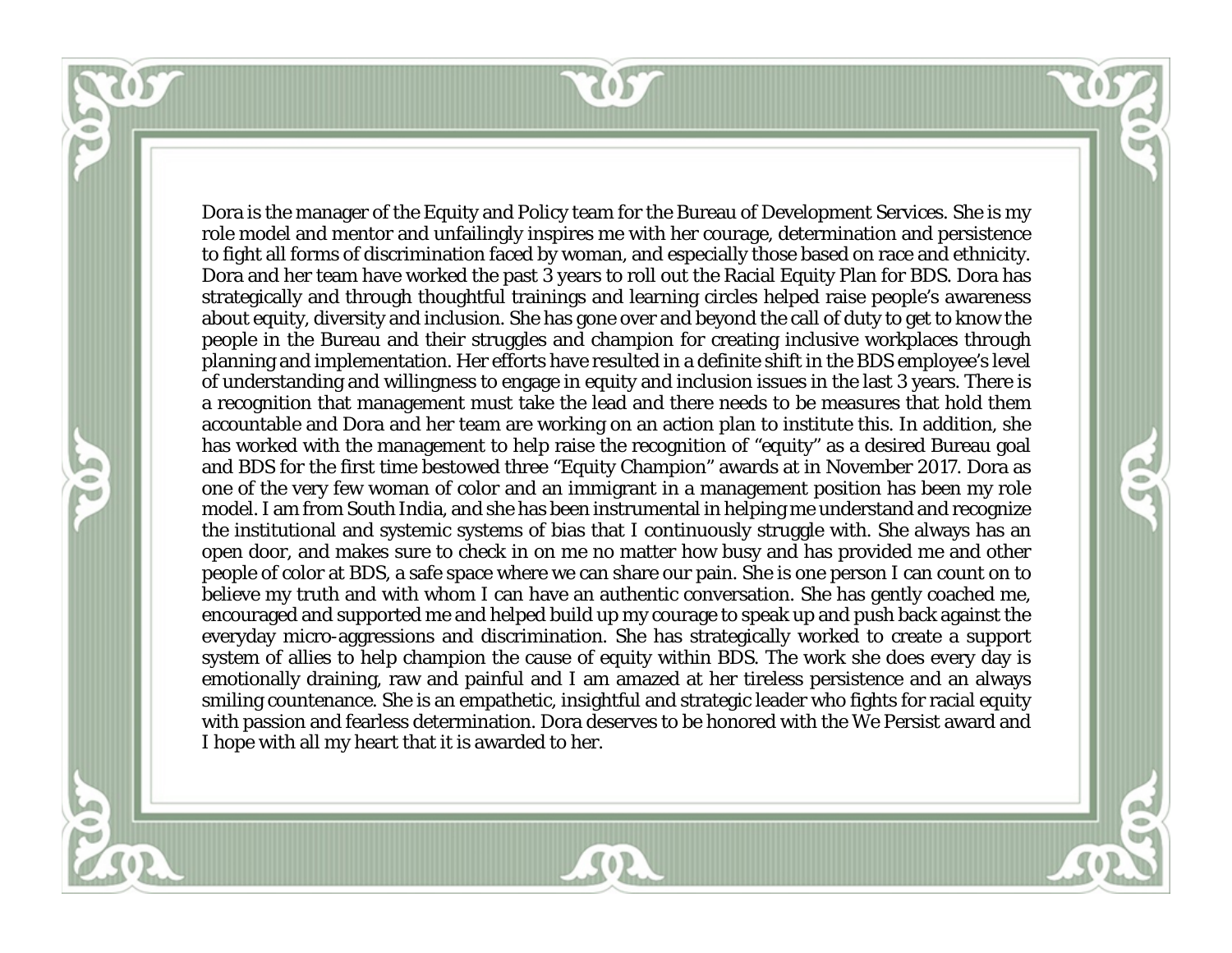### WE PERSIST JANINE GATES

 $\bullet$ <sup>5</sup>

### COMMISSIONER FRITZ' OFFICE

Janine is a serious advocate for women, youth, and people of color. She volunteers her time working with communities of color and young people, and at the City, does the same. She is a true aspiring leader and will do great things for our world and for the City!

Awarded this 3rd of April 2018

**2018 NOMINEE**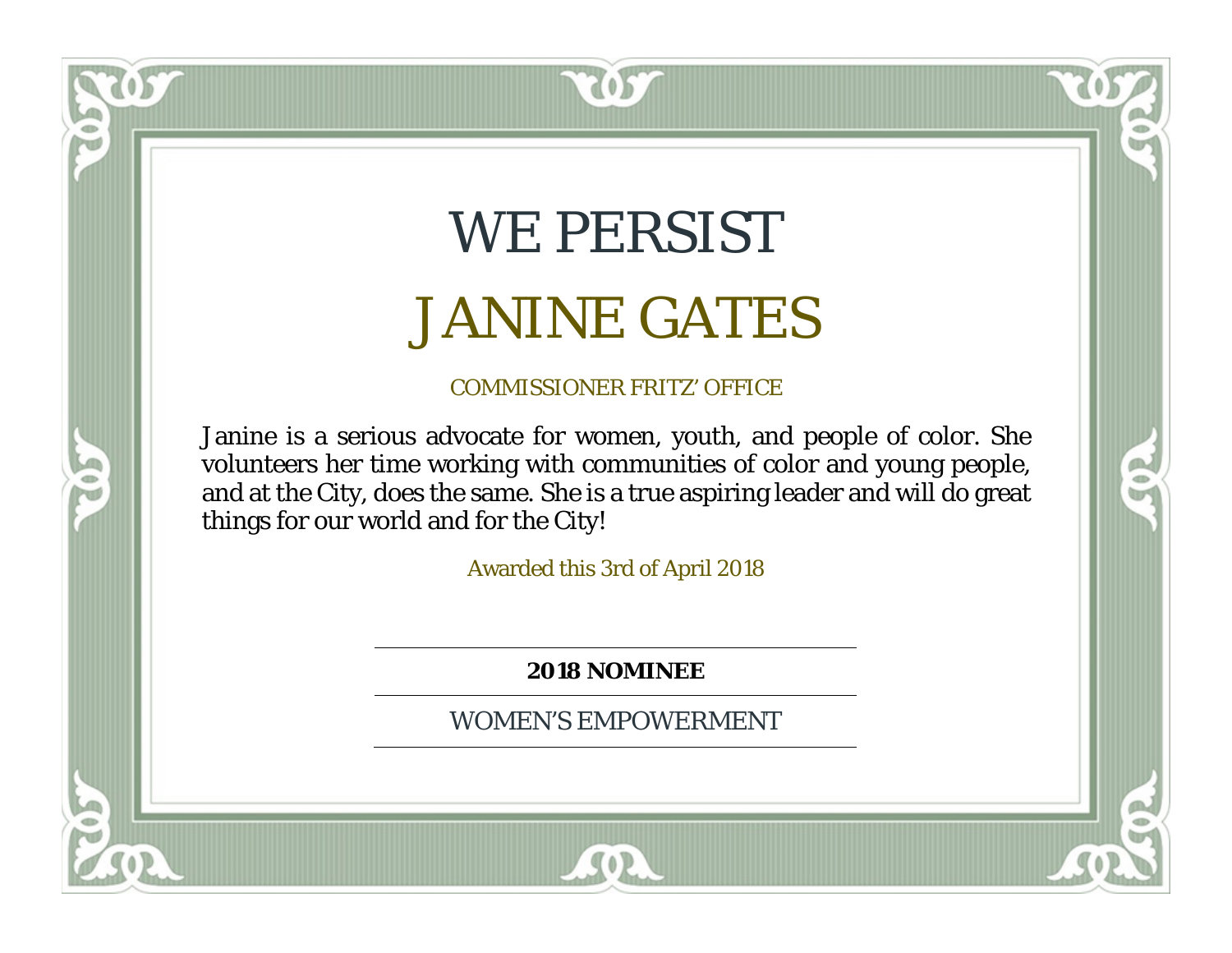### WE PERSIST KAREN GUILLEN-CHAPMAN

### BUREAU OF DEVELOPMENT SERVICES

Words cannot express how thankful I am for Karen and her leadership. I have watched her advocate and protect some of Portland's most vulnerable populations. I will never forget when we first set down for coffee and her willingness to assist me with my career goals. She is an amazing leader, woman, and advocate. Karen, I appreciate you!

Awarded this 3rd of April 2018

**2018 NOMINEE**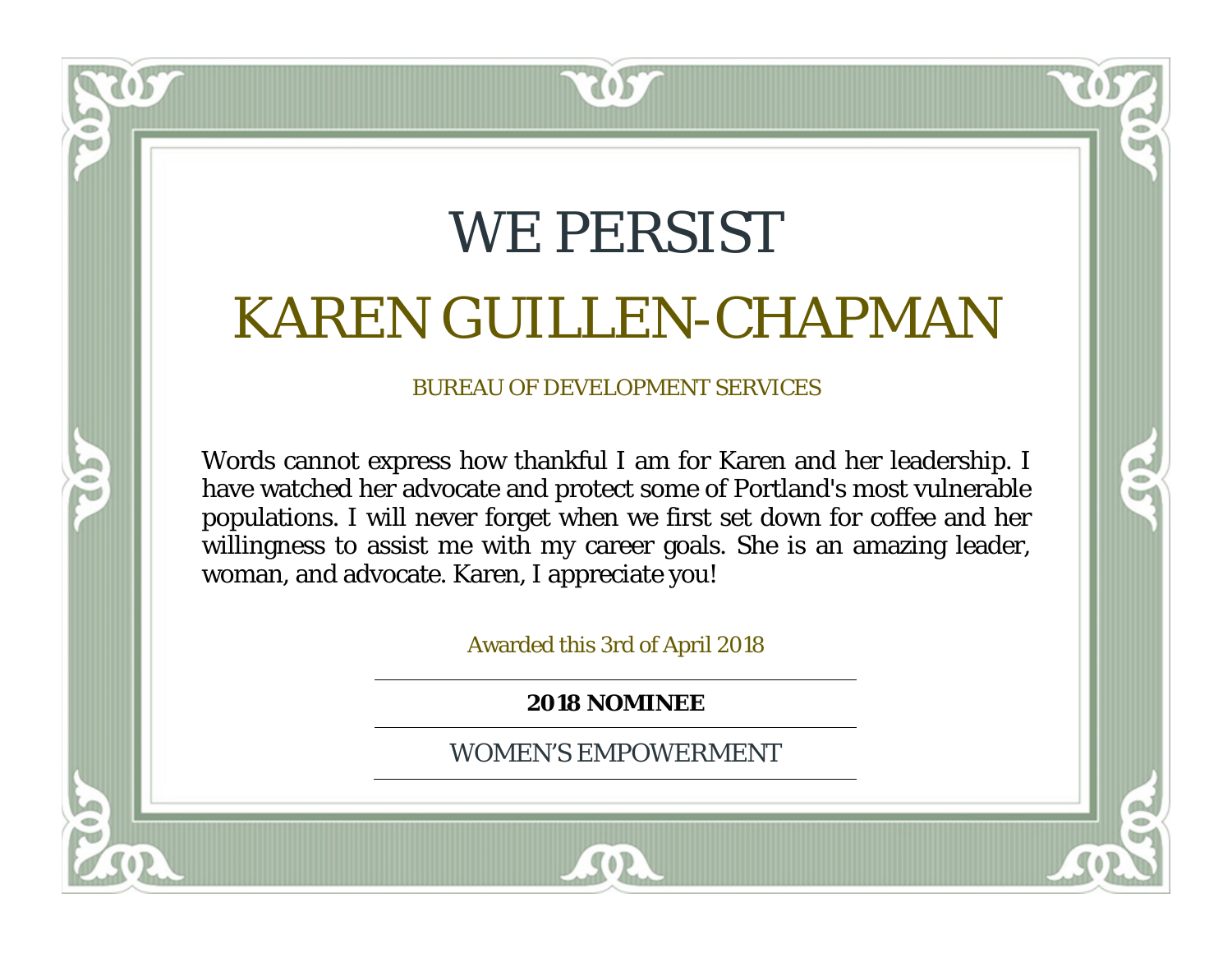### WE PERSIST LAUREN NORRIS

 $\left( \mathbf{0}\right)$ 

#### BUREAU OF PLANNING AND SUSTAINABILITY

I met Lauren as a Master Recycler trainee. She was/is the coordinator of the program. Lauren works tirelessly to diversify the "environmental" movement. She wants to see more people of color in the program, as well as, educate white communities about the importance of supporting, seeking knowledge from, and collaborating with organizations and communities of color. Also, she arranges the program (and sometimes each class) to meet individuals where they are. That is hard and much needed work. Also, she is supporting our Master Recycler of Color group with any and everything we need. She is an amazing leader and ally! Lastly, Lauren is creating an environment for all individuals, especially individuals who are often not seen at the table.

 $\blacksquare$ 

Awarded this 3rd of April 2018

**2018 NOMINEE**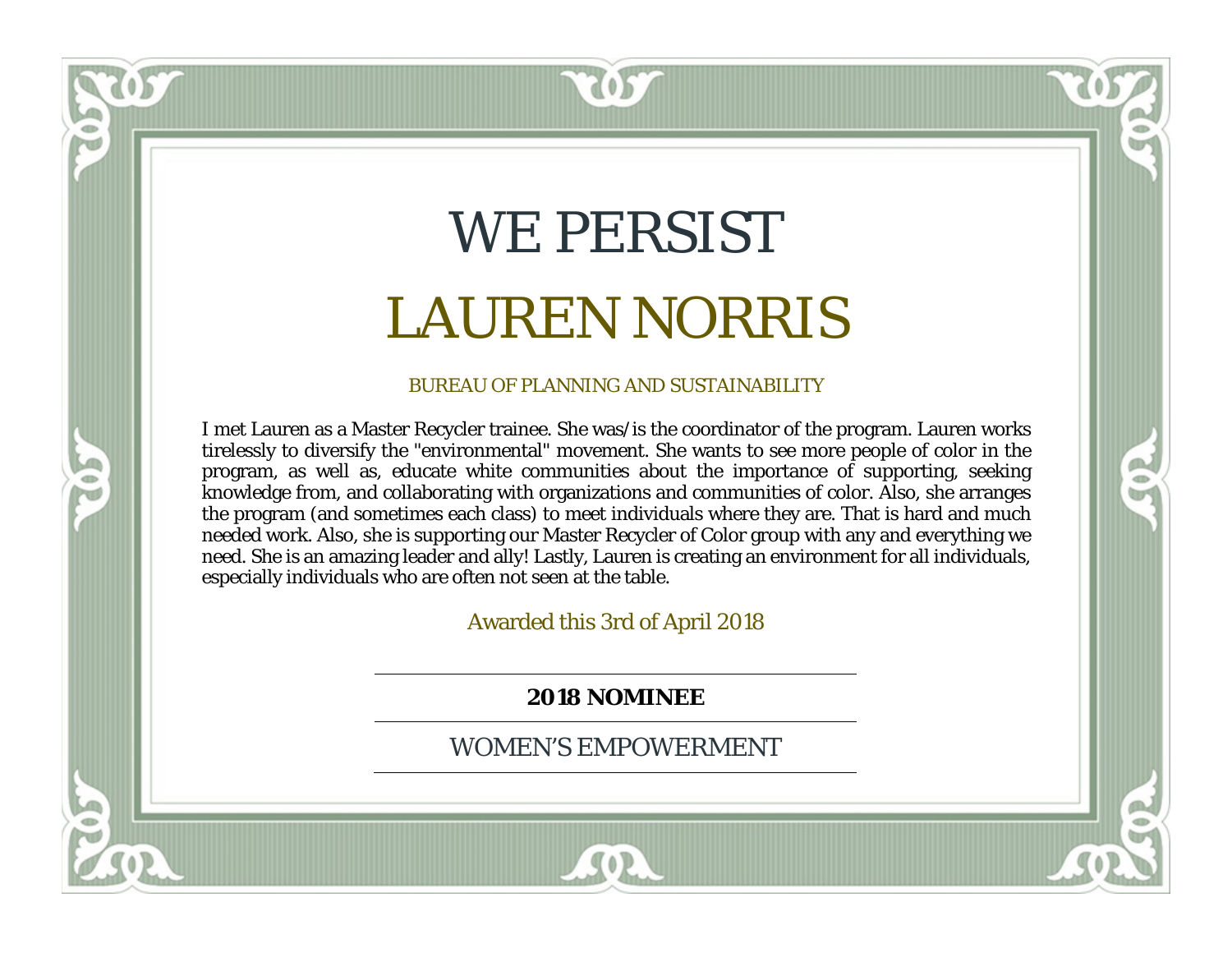### WE PERSIST LEESHA POSEY

**SO2** 

#### BUREAU OF PLANNING AND SUSTAINABILITY

Leesha is an exceptional person. - In her role at BPS she is building relationships with Portland's minorityowned businesses and assisting them with creating greener spaces and practices.- She volunteers on a community housing committee to ensure voices from marginalized communities are heard.- She is a master recycler and uses her time/skills to uplift the voices of black and brown individuals.- She volunteers with Portland African American Leadership Forum (PAALF) and advocate for their needs with the City and Portland community.- She believes in the career mobility of all women and individuals of color. - she is my mentor and a mentor to so many other individuals. Leesha spends countless hours ensuring our vulnerable communities' voices are heard and needs are met. Everything Leesha does is for the benefit our community.

ត

.Awarded this 3rd of April 2018

**2018 NOMINEE**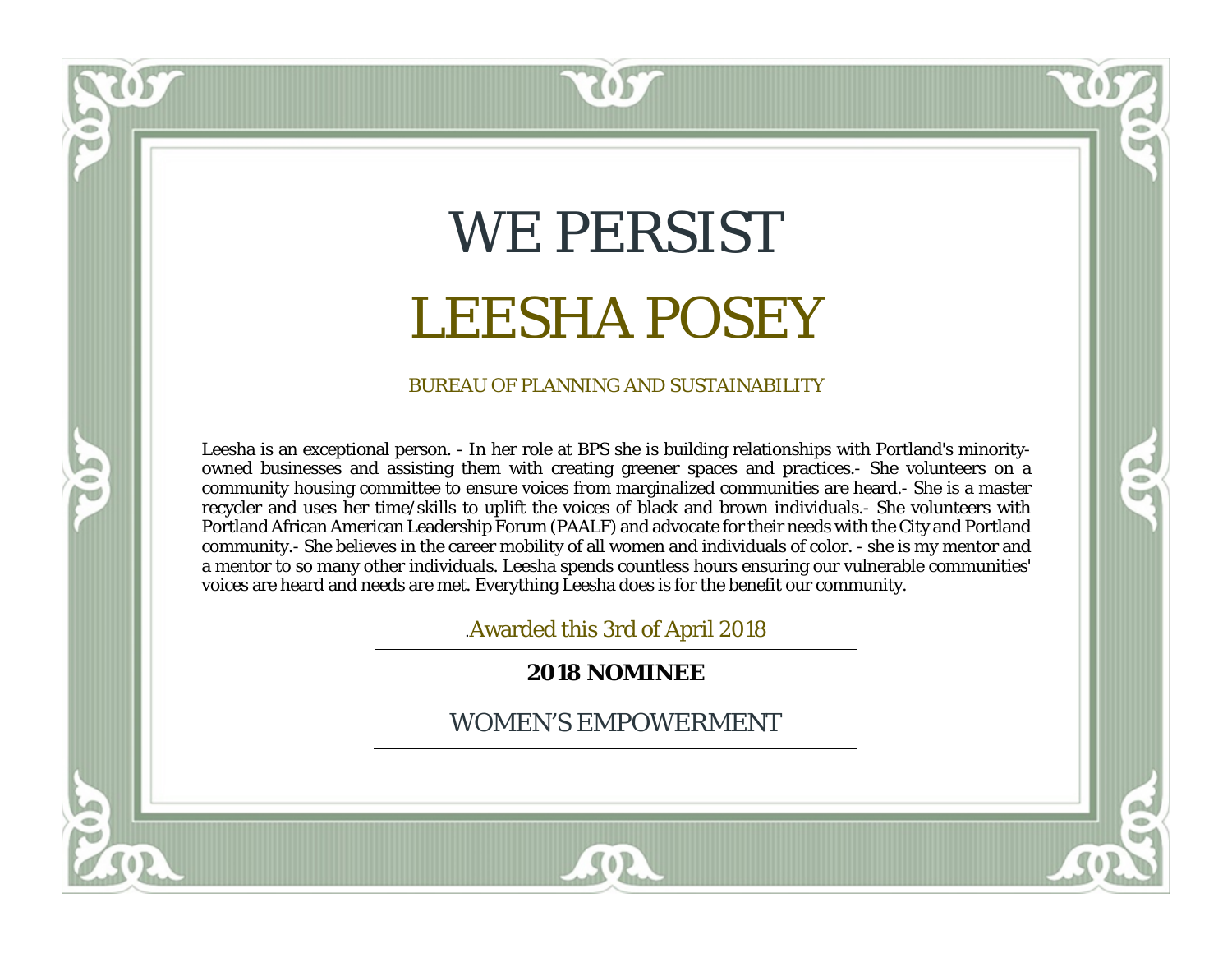### WE PERSIST LORRAINE WILSON

 $\bullet$ <sup>5</sup>

PARKS AND RECREATION

Lorraine is a remarkable and inspiring civil rights leader. Her voice and poetic expression carry truth and conviction forward as she stands for women and people of color. Her words illuminate the cracks in our system and invoke a call to action! Instead of a plaque, please give this woman a megaphone and a stage!

Awarded this 3rd of April 2018

**2018 NOMINEE**